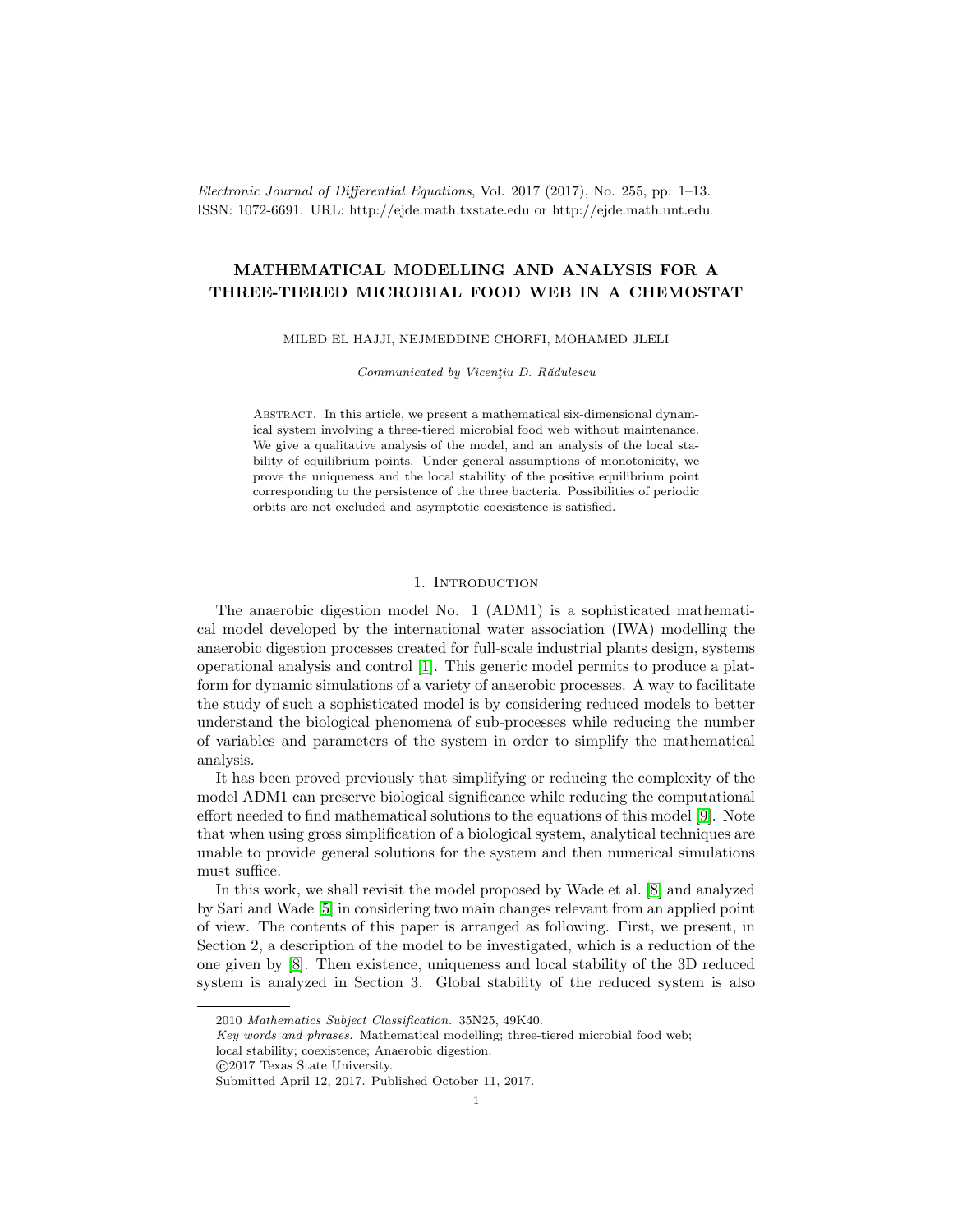discussed. In section 4, asymptotic behavior of the 6D-system is then deduced. Finally, in section 5, numerical simulations are given when using Monod's growth functions which are currently used in biotechnology

2. Mathematical model and results



<span id="page-1-1"></span>Figure 1. Three-tiered microbial food web

The model developed here has six components, three substrate and three biomass variables based on Anaerobic Digestion Model No. 1 (ADM1) (Batstone et al.[\[1\]](#page-11-0)). The chlorophenol degrader  $(X_1)$  uses both chlorophenol  $(S_1)$  and hydrogen  $(S_3)$ for growth, producing phenol  $(S_2)$  as a product. Phenol  $(S_2)$  is consumed by the phenol degrader  $(X_2)$ , which is inhibited by the hydrogen. The methanogen  $(X_3)$  growth on the hydrogen. In the actual paper, we revisit the model proposed by Wade et al. [\[8\]](#page-12-1) and analyzed by Sari and Wade [\[5\]](#page-11-1) in considering two main changes relevant from an applied point of view. First, we neglect all species specific mortality (maintenance) rates and take into account the dilution rate only. The second modification of the model is that we neglect the part of hydrogen produced by the phenol degrader. Chlorophenol, phenol and hydrogen are introduced into the reactor with a constant dilution rate D and an input concentration  $S_i^{in}$ ,  $i = 1, 2, 3$ , respectively.

Biomass and substrate concentrations are then modelled by the following sixdimensional dynamical system of ODEs:

<span id="page-1-0"></span>
$$
\dot{X}_1 = (\mu_1(S_3, S_1) - D)X_1,
$$
\n
$$
\dot{S}_1 = D(S_1^{in} - S_1) - \mu_1(S_3, S_1) \frac{X_1}{Y_1},
$$
\n
$$
\dot{X}_2 = (\mu_2(S_3, S_2) - D)X_2,
$$
\n
$$
\dot{S}_2 = D(S_2^{in} - S_2) + \mu_1(S_3, S_1) \frac{X_1}{Y_4} - \mu_2(S_3, S_2) \frac{X_2}{Y_2},
$$
\n
$$
\dot{X}_3 = (\mu_3(S_3) - D)X_3,
$$
\n
$$
\dot{S}_3 = D(S_3^{in} - S_3) - \mu_1(S_3, S_1) \frac{X_1}{Y_5} - \mu_3(S_3) \frac{X_3}{Y_3}.
$$
\n(2.1)

with initial conditions  $(S_1(0), S_2(0), S_3(0), X_1(0), X_2(0), X_3(0)) \in \mathbb{R}^6_+$ , where  $Y_i$ ,  $i = 1, 2, 3, 4$  are the yield coefficients.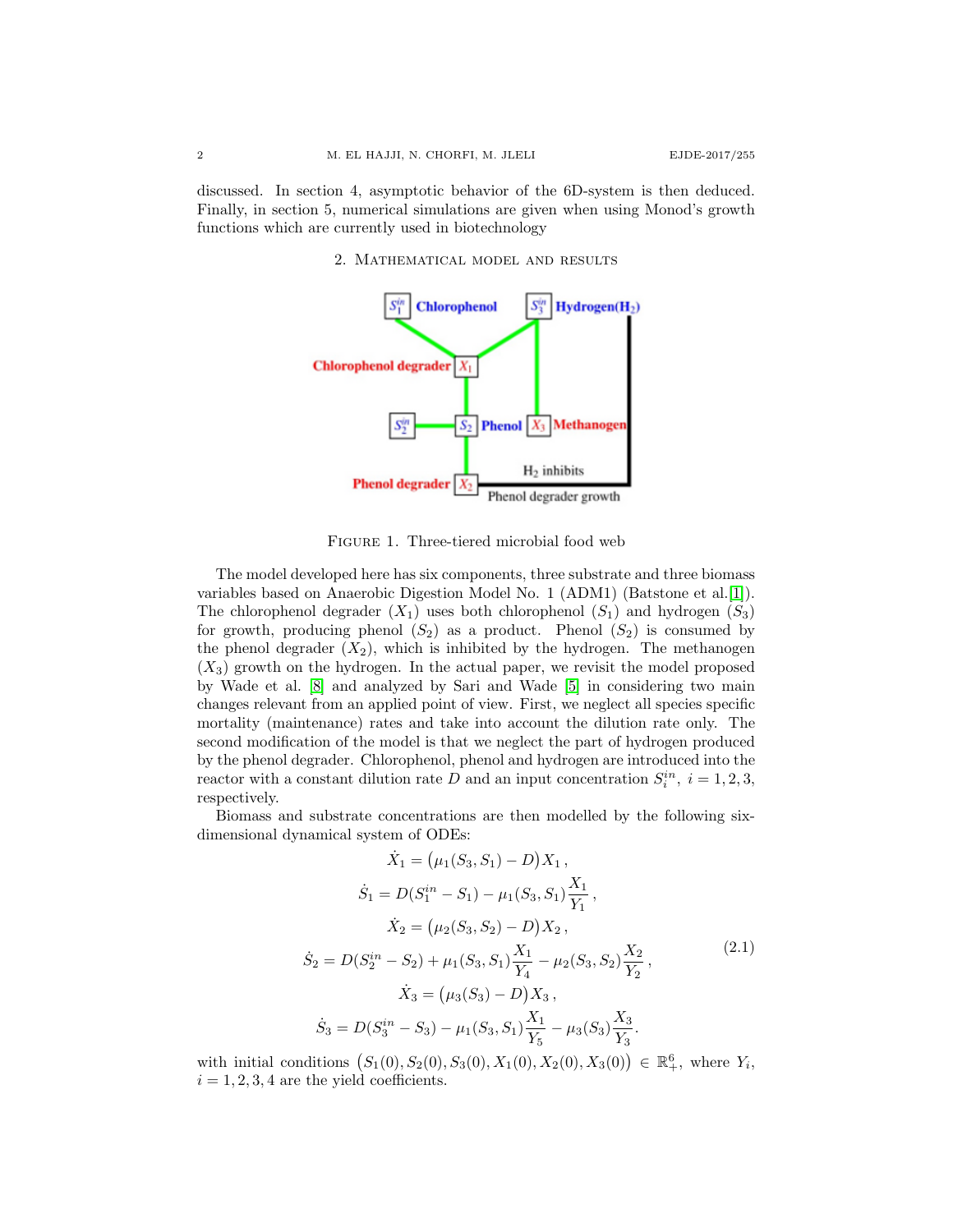Assume that the functional response of each species  $\mu_1, \mu_2 : \mathbb{R}_+^2 \to \mathbb{R}_+$  and  $\mu_3 : \mathbb{R}_+ \to \mathbb{R}_+$  satisfies

- (A1)  $\mu_1, \mu_2 : \mathbb{R}_+^2 \to \mathbb{R}_+$  and  $\mu_3 : \mathbb{R}_+ \to \mathbb{R}_+$  are of class  $\mathcal{C}^1$ ,
- (A2)  $\mu_1(0, S_1) = \mu_1(S_3, 0) = \mu_2(S_3, 0) = \mu_3(0) = 0$ , for all  $S_3, S_1 \in \mathbb{R}_+$ ,
- (A3)  $\frac{\partial \mu_1}{\partial S_1}(S_3, S_1) > 0, \frac{\partial \mu_1}{\partial S_3}(S_3, S_1) > 0$ , for all  $S_1, S_3 \in \mathbb{R}_+$ ,
- (A4)  $\frac{\partial \mu_2}{\partial S_2}(S_3, S_2) > 0$ ,  $\frac{\partial \mu_2}{\partial S_3}(S_3, S_2) < 0$ , for all  $S_2, S_3 \in \mathbb{R}_+$ ,
- (A5)  $\mu_3^7(S_3) > 0$ , for all  $S_3 \in \mathbb{R}_+$ .

Assumption (A2) means that species  $X_1$  cannot grow without substrates  $S_1$  and  $S_3$  and that the intermediate product  $S_2$  is obligate for the growth of species  $X_2$ and that the substrate  $S_3$  is obligate for the growth of species  $X_3$ . Hypothesis (A3) expresses that the growth of species  $X_1$  increases with the substrate  $S_1$  and the substrate  $S_3$ . Hypothesis (A4) expresses that the species  $X_2$  growth increases with intermediate product  $S_2$  produced by species  $X_1$  whereas  $X_2$  is inhibited by the substrate  $S_3$ . Hypothesis (A5) expresses that the growth of species  $X_3$  increases with the substrate  $S_3$ .

This proposed mathematical six-dimensional dynamical system describe a threetiered microbial food web without maintenance. Previous works on two-tier ecological systems gave complete stability analysis, locally and globally (El Hajji et al. [\[3\]](#page-11-2); Sari et al. [\[4\]](#page-11-3), Weedermann et al. [\[9\]](#page-12-0)).

To scale the system [\(2.1\)](#page-1-0) consider the following change of variables and parameters:

$$
s_1 = S_1, \quad s_2 = \frac{Y_4}{Y_1} S_2, \quad s_3 = \frac{Y_5}{Y_1} S_3, \quad x_1 = \frac{X_1}{Y_1}, \quad x_2 = \frac{Y_4}{Y_1 Y_2} X_2,
$$

$$
x_3 = \frac{Y_5}{Y_1 Y_3} X_3, \quad s_1^{in} = S_1^{in}, \quad s_2^{in} = \frac{Y_4}{Y_1} S_2^{in}, \quad s_3^{in} = \frac{Y_5}{Y_1} S_3^{in}.
$$

The dimensionless equations thus obtained are :

<span id="page-2-0"></span>
$$
\begin{aligned}\n\dot{x}_1 &= \left( f_1(s_3, s_1) - D \right) x_1, \\
\dot{s}_1 &= D \left( s_1^{in} - s_1 \right) - f_1(s_3, s_1) x_1, \\
\dot{x}_2 &= \left( f_2(s_3, s_2) - D \right) x_2, \\
\dot{s}_2 &= D \left( s_2^{in} - s_2 \right) + f_1(s_3, s_1) x_1 - f_2(s_3, s_2) x_2, \\
\dot{x}_3 &= \left( f_3(s_3) - D \right) x_3, \\
\dot{s}_3 &= D \left( s_3^{in} - s_3 \right) - f_1(s_3, s_1) x_1 - f_3(s_3) x_3.\n\end{aligned} \tag{2.2}
$$

Here, functions  $f_1, f_2 : \mathbb{R}_+^2 \to \mathbb{R}_+$  and  $f_3 : \mathbb{R}_+ \to \mathbb{R}_+$  are given by

$$
f_1(s_3, s_1) = \mu_1(\frac{Y_1}{Y_5}s_3, s_1), \quad f_2(s_3, s_2) = \mu_1(\frac{Y_1}{Y_5}s_3, \frac{Y_1}{Y_4}s_2), \quad f_3(s_3) = \mu_3(\frac{Y_1}{Y_5}s_3).
$$

Then the Assumptions (A1)–(A5) satisfied by the functions  $\mu_1, \mu_2$  and  $\mu_3$  are translated to the following assumptions on the functions  $f_1, f_2$  and  $f_3$ :

- (A6)  $f_1, f_2 : \mathbb{R}_+^2 \to \mathbb{R}_+$  and  $f_3 : \mathbb{R}_+ \to \mathbb{R}_+$  are of class  $\mathcal{C}^1$ ,
- (A7)  $f_1(0, s_1) = f_1(s_3, 0) = f_2(s_3, 0) = f_3(0) = 0$ , for all  $s_1, s_3 \in \mathbb{R}_+$ ,
- (A8)  $\frac{\partial f_1}{\partial s_1}(s_3, s_1) > 0, \frac{\partial f_1}{\partial s_3}(s_3, s_1) > 0$ , for all  $s_1, s_3 \in \mathbb{R}_+$ ,
- (A9)  $\frac{\partial f_2}{\partial s_2}(s_3, s_2) > 0$ ,  $\frac{\partial f_2}{\partial s_3}(s_3, s_2) < 0$ , for all  $s_2, s_3 \in \mathbb{R}_+$ ,
- (A10)  $f'_3(s_3) > 0$ , for all  $s_3 \in \mathbb{R}_+$ .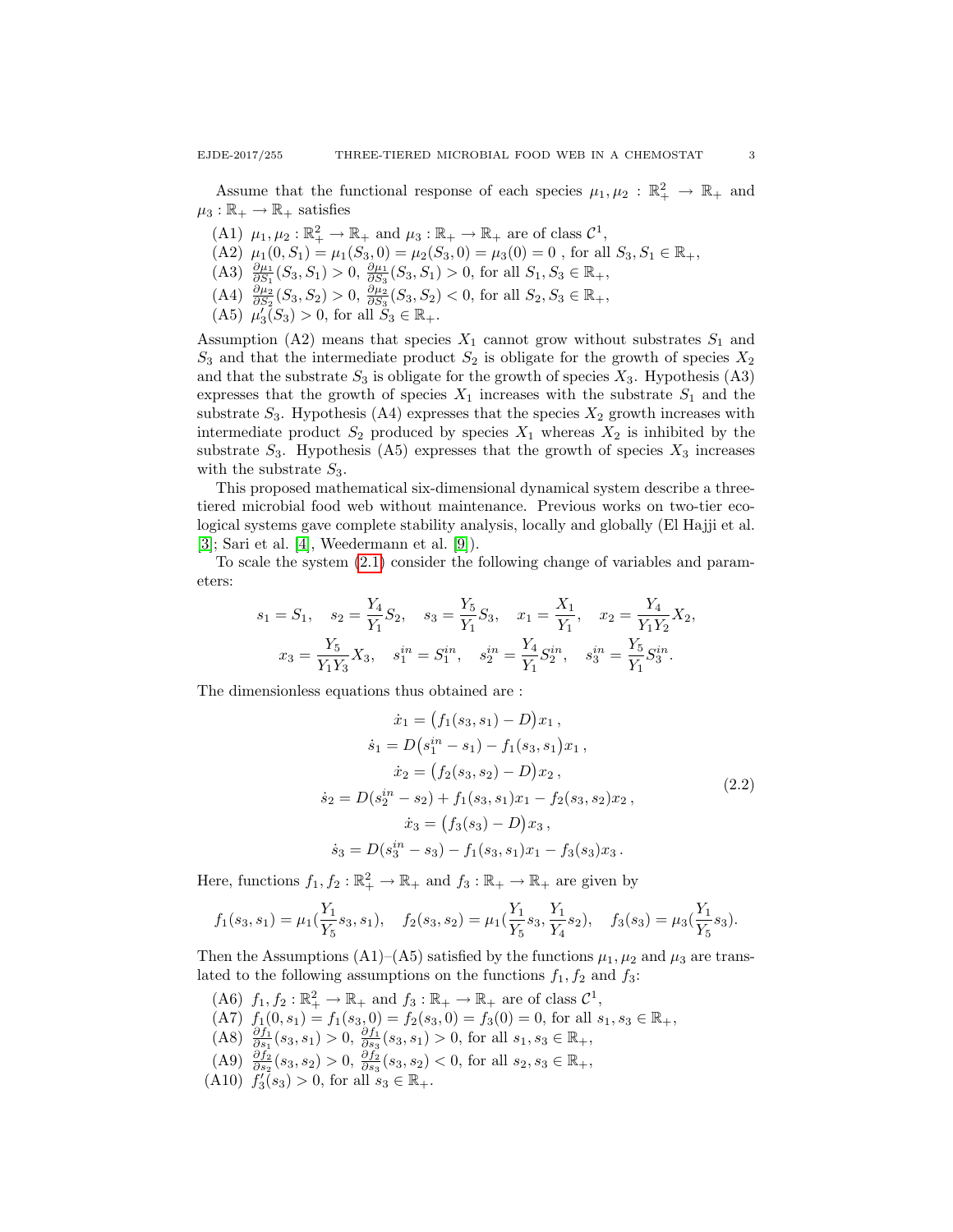The closed non-negative cone  $\mathbb{R}^6_+$ , in  $\mathbb{R}^6$ , is positively invariant by the system [\(2.2\)](#page-2-0). More precisely we have the following result.

**Proposition 2.1.** (1) For all initial condition in  $\mathbb{R}^6_+$ , the solution of system [\(2.2\)](#page-2-0) is bounded and has positive components and thus is defined for all  $t > 0$ .

(2) System [\(2.2\)](#page-2-0) admits a positive invariant attractor set of all solution given by  $\Omega = \{ (s_1, s_2, s_3, x_1, x_2, x_3) \in \mathbb{R}_+^6 / s_1 + x_1 = s_1^{in}, \ x_1 + s_3 + x_3 = s_3^{in}, \ s_2 + x_2 + s_3 + x_3 = s_3^{in} \}$  $s_2^{in} + s_3^{in}$ .

*Proof.* (1) The positivity of the solution is proved by the fact that: If  $s_i = 0$  then  $\dot{s}_i = D s_i^{in} > 0$  for  $i = 1, 3$ , and if  $x_i = 0$  then  $\dot{x}_i = 0$  for  $i = 1, 2, 3$ . Now, if  $s_2 = 0$ then  $\dot{s}_2 = Ds_2^{in} + f_1(s_3, s_1)x_1 > 0$ . Next we have to prove the boundedness of solutions of [\(2.2\)](#page-2-0). By adding the two first equations of system [\(2.2\)](#page-2-0), one obtains, for  $z_1 = s_1 + x_1 - s_1^{in}$ , a single equation:  $\dot{z}_1 = -Dz_1$  then

<span id="page-3-0"></span>
$$
s_1(t) + x_1(t) = s_1^{in} + (s_1(0) + x_1(0) - s_1^{in})e^{-Dt}
$$
\n(2.3)

Similarly, by adding the first and the two last equations of system [\(2.2\)](#page-2-0), one obtains, for  $z_2 = x_1 + s_3 + x_3 - s_3^{in}$ , a single equation:  $\dot{z}_2 = -Dz_2$  then

<span id="page-3-1"></span>
$$
x_1(t) + s_3(t) + x_3(t) = s_3^{in} + (x_1(0) + s_3(0) + x_3(0) - s_3^{in})e^{-Dt}
$$
 (2.4)

Finally, by adding the last four equations of system [\(2.2\)](#page-2-0), one obtains, for  $z_3 =$  $s_2 + x_2 + s_3 + x_3 - s_2^{in} - s_3^{in}$ , a single equation:  $\dot{z}_3 = -Dz_3$  then

<span id="page-3-2"></span>
$$
s_2(t) + x_2(t) + s_3(t) + x_3(t)
$$
  
=  $s_2^{in} + s_3^{in} + (s_2(0) + x_2(0) + s_3(0) + x_3(0) - s_2^{in} - s_3^{in})e^{-Dt}$  (2.5)

Since all terms of the two sums are positive, then the solution is bounded.

(2) The second point is simply a direct consequence of equalities [\(2.3\)](#page-3-0)-[\(2.4\)](#page-3-1)-  $(2.5)$ .

# 3. RESTRICTION TO  $\mathbb{R}^3_+$

Trajectories of the 6D-system [\(2.2\)](#page-2-0) converge exponentially inside the set  $\Omega$  and our aim is to study the asymptotic behavior of these trajectories. The idea is to restrict the study of the asymptotic behavior of the system [\(2.2\)](#page-2-0) onto the attractive set  $\Omega$ . Using Theme's results [\[7\]](#page-11-4), the asymptotic behavior of the solutions of the reduced system will be informative for the complete system [\(2.2\)](#page-2-0) (cf. EL Hajji et al. [\[2\]](#page-11-5) and Sari et al. [\[4\]](#page-11-3)). Note that in our case, periodic orbits are not excluded.

The projection on the three-dimensional space  $(x_1, x_2, x_3)$  of the restriction of system [\(2.2\)](#page-2-0) on  $\Omega$  is given by the following reduced system.

<span id="page-3-3"></span>
$$
\dot{x}_1 = \left( f_1(s_3^{in} - x_1 - x_3, s_1^{in} - x_1) - D \right) x_1 ,
$$
  
\n
$$
\dot{x}_2 = \left( f_2(s_3^{in} - x_1 - x_3, s_2^{in} + x_1 - x_2) - D \right) x_2 ,
$$
  
\n
$$
\dot{x}_3 = \left( f_3(s_3^{in} - x_1 - x_3) - D \right) x_3 .
$$
\n(3.1)

Thus, for [\(3.1\)](#page-3-3) the state-vector  $(x_1, x_2, x_3)$  belongs to the following subset of  $\mathbb{R}^3_+$ :

$$
\mathcal{S} = \left\{ (x_1, x_2, x_3) \in \mathbb{R}_+^3 : 0 \le x_1 \le s_1^{in}, \ 0 \le x_2 \le x_1 + s_2^{in}, \ 0 \le x_1 + x_3 \le s_3^{in} \right\}.
$$

3.1. Local analysis.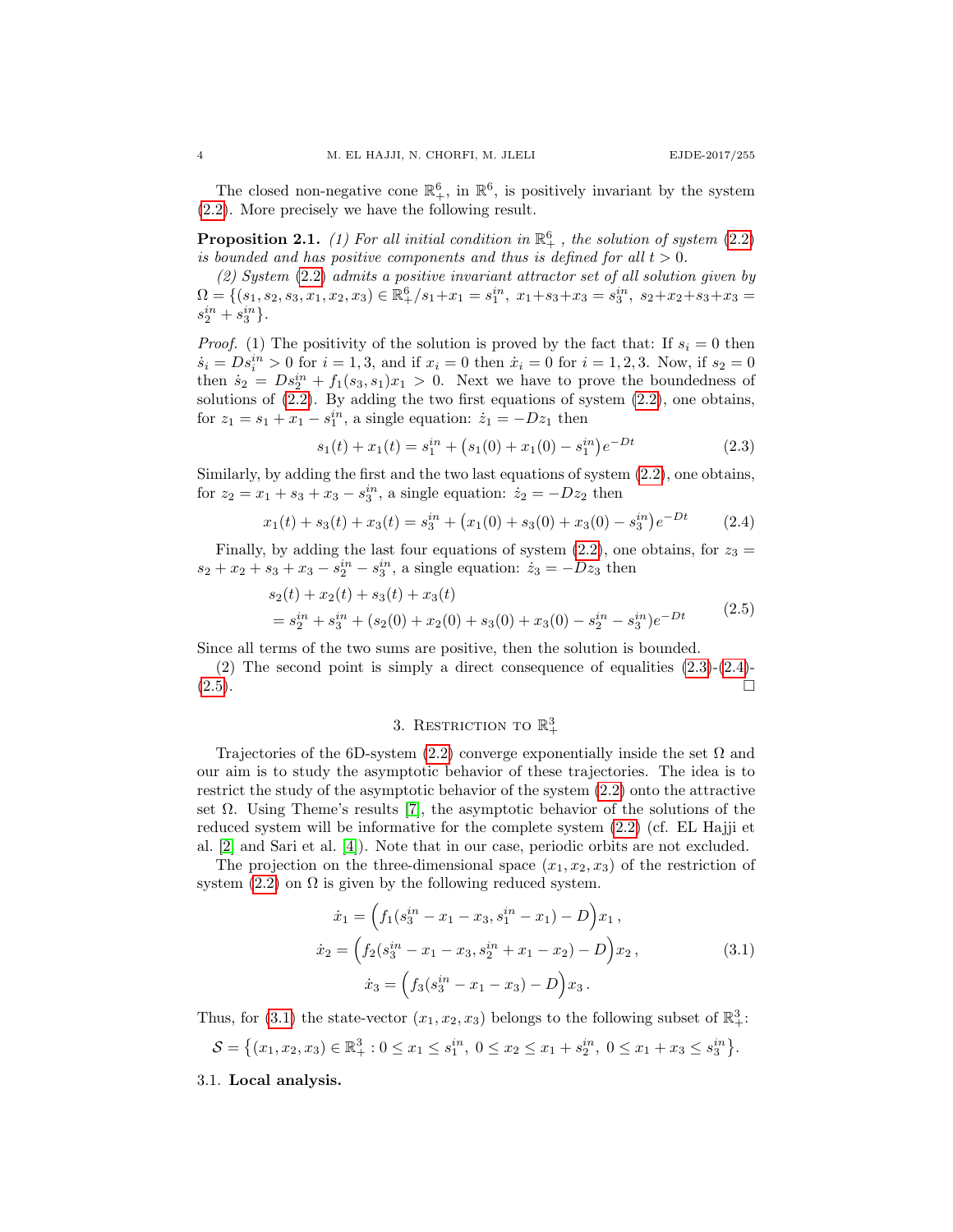3.1.1. Equilibrium points. The system can have the following eight types of equilibrium points.

- Trivial equilibria  $F^0 = (0,0,0)$ .
- Boundary equilibria  $F^1 = (\bar{x}_1, 0, 0)$ , where  $x_1 = \bar{x}_1$  is solution, if it exists, of equation

$$
f_1(s_3^{in} - x_1, s_1^{in} - x_1) = D.
$$
\n(3.2)

• Boundary equilibria  $F^2 = (0, \bar{x}_2, 0)$ , where  $x_2 = \bar{x}_2$  is a solution, if it exists, of equation

$$
f_2(s_3^{in}, s_2^{in} - x_2) = D.
$$
 (3.3)

- Boundary equilibria  $F^3 = (0, 0, s_3^{in} s^*)$ , where  $s^* = f_3^{-1}(D)$ .
- Boundary equilibria  $F^{13} = (x_1^*, 0, s_3^{in} s^* x_1^*),$  where  $x_1 = x_1^*$  is solution, if it exists, of equation

$$
f_1(s^*, s_1^{in} - x_1) = D. \tag{3.4}
$$

• Boundary equilibria  $F^{23} = (0, \bar{\bar{x}}_2, s_3^{in} - s^*)$ , where  $x_2 = \bar{\bar{x}}_2$  is solution, if it exists, of equation

$$
f_2(s^*, s_2^{in} - x_2) = D.
$$
\n(3.5)

• Boundary equilibria  $F^{12} = (\bar{x}_1, \bar{\bar{x}}_2, 0)$ , where  $x_2 = \bar{\bar{x}}_2$  is solution, if it exists, of equation

$$
f_2(s_3^{in} - \bar{x}_1, s_2^{in} + \bar{x}_1 - x_2) = D.
$$
 (3.6)

• Positive equilibria  $F^* = (x_1^*, x_2^*, s_3^{in} - s^* - x_1^*)$ , where  $x_2 = x_2^*$  is solution, if it exists, of equation

$$
f_2(s^*, s_2^{in} + x_1^* - x_2) = D.
$$
 (3.7)

Existence and uniqueness. For a given D, let  $s^* = f_3^{-1}(D)$ ,  $x_1^*$  the unique solution, if it exists, of  $f_1(s^*, s_1^{in} - x_1) = D$  and  $\bar{x}_1$  the unique solution, if it exists, of  $f_1(s_3^{in} - x_1, s_1^{in} - x_1) = D$ . We use the following notation

$$
D_1 = f_1(s_3^{in}, s_1^{in}), \quad D_2 = f_2(s_3^{in}, s_2^{in}), \quad D_3 = f_3(s_3^{in}),
$$
  
\n
$$
D_4 = f_1(s^*, s_1^{in}), \quad D_5 = f_2(s^*, s_2^{in}), \quad D_6 = f_2(s^*, s_2^{in} + x_1^*),
$$
  
\n
$$
D_7 = f_2(s_3^{in} - \bar{x}_1, s_2^{in} + \bar{x}_1), \quad D_8 = f_3(s_3^{in} - \bar{x}_1).
$$

**Remark 3.1.** By assumptions  $(A6)$ – $(A10)$ , one can easily verify that

$$
D_2 < D_5 < D_6, \quad D_2 < D_7, \quad D_4 < D_1, \quad D_8 < D_3.
$$

Existence and uniqueness conditions of the equilibrium points  $F^0$ ,  $F^1$ ,  $F^2$ ,  $F^3$ ,  $F^{12}$ ,  $F^{13}$ ,  $F^{23}$  and  $F^*$  are given in the following theorem.

### Theorem 3.2.

- $F^0 = (0, 0, 0)$  exists always and is unique,
- $F^1$  exists and is unique if and only if  $D < D_1$ ,
- $F^2$  exists and is unique if and only if  $D < D_2$ ,
- $F^3$  exists and is unique if and only if  $D < D_3$ ,
- $F^{13}$  exists and is unique if and only if  $D < \min(D_3, D_4)$ ,
- $F^{23}$  exists and is unique if and only if  $D < \min(D_3, D_5)$ ,
- $F^{12}$  exists and is unique if and only if  $D < \min(D_1, D_7)$ ,
- $F^*$  exists and is unique if and only if  $D < \min(D_3, D_4, D_6)$ .

Proof. •  $F^0 = (0, 0, 0)$  exists always.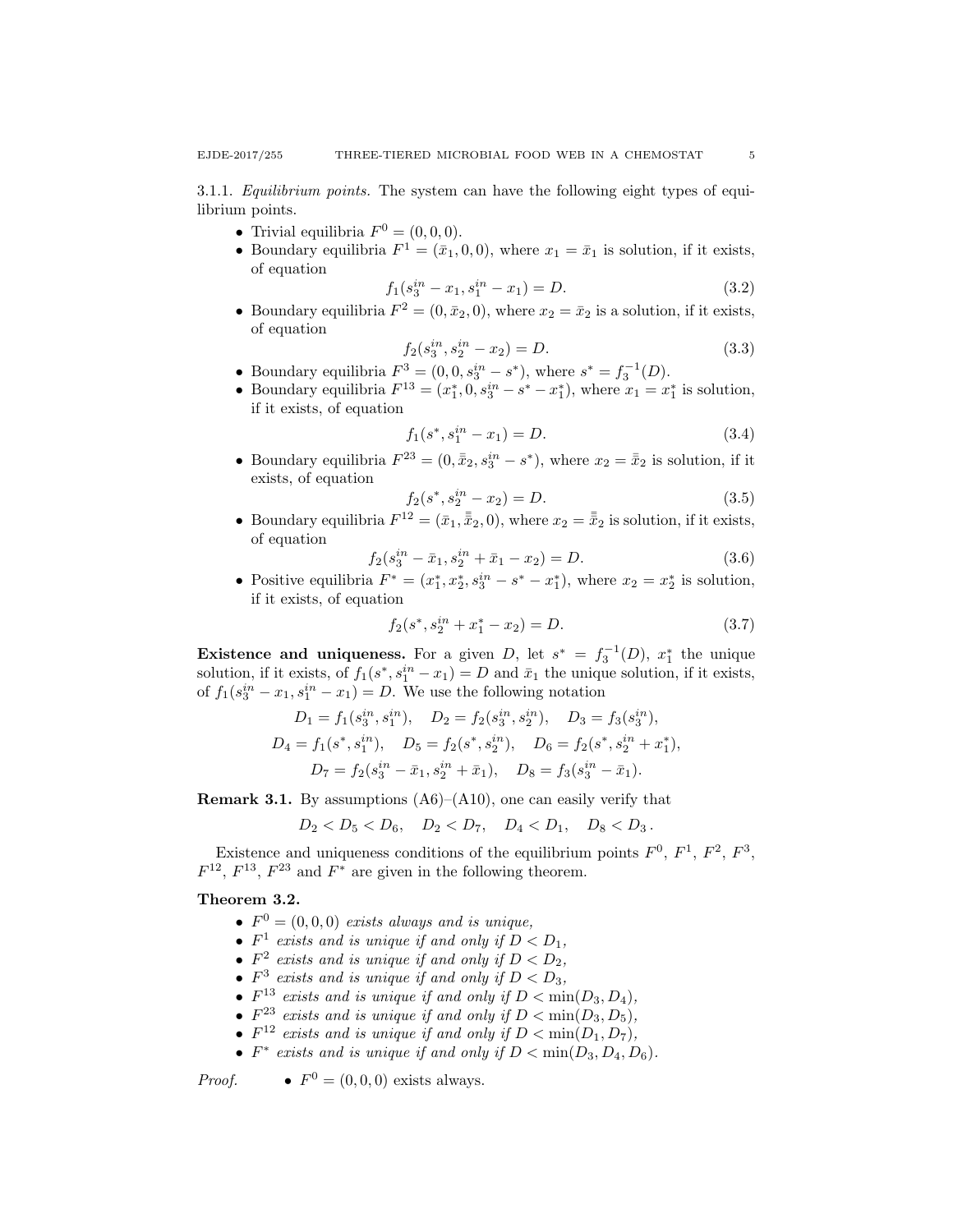- The mapping  $x_1 \mapsto f_1(s_3^{in} x_1, s_1^{in} x_1)$  is decreasing. Hence, there exists a unique  $\bar{x}_1$  such that  $f_1(s_3^{in} - \bar{x}_1, s_1^{in} - \bar{x}_1) = D$  if and only if  $D < D_1 =$  $f_1(s_3^{in}, s_1^{in})$ . Then,  $F^1$  exists and is unique if and only if  $D < D_1$ .
- The mapping  $x_2 \mapsto f_2(s_3^{in}, s_2^{in} x_2)$  is decreasing. Hence, there exists a unique  $\bar{x}_2$  such that  $f_2(s_3^{in}, s_2^{in} - \bar{x}_2) = D$  if and only if  $D < D_2$  $f_2(s_3^{in}, s_2^{in})$ . Then,  $F^2$  exists and is unique if and only if  $D < D_2$
- The mapping  $s_3 \mapsto f_3(s_3)$  is increasing. Hence, there exists a unique  $s^*$ such that  $f_3(s^*) = D$  if and only if  $D < D_3 = f_3(s_3^{in})$ . Then,  $F^3$  exists and is unique if and only if  $D < D_3$ .
- $s^*$  exists if and only if  $D < D_3$ . The mapping  $x_1 \mapsto f_1(s^*, s_1^{in} x_1)$  is decreasing. Hence, there exists a unique  $x_1^*$  such that  $f_1(s^*, s_1^{in} - x_1^*) = D$ if and only if  $D < D_4 = f_1(s^*, s_1^{in})$ . Then,  $F^{13}$  exists and is unique if and only if  $D < \min(D_3, D_4)$ .
- Similarly, the mapping  $x_2 \mapsto f_2(s^*, s_2^{in} x_2)$  is decreasing. Hence, there exists a unique  $\bar{\bar{x}}_2$  such that  $f_2(s^*, s_2^{in} - \bar{\bar{x}}_2) = D$  if and only if  $D < D_5 =$  $f_2(s^*, s_2^{in})$ . Then,  $F^{23}$  exists and is unique if and only if  $D < \min(D_3, D_5)$ .
- $\bar{x}_1$  exists and is unique if and only if  $D < D_1$ . For  $D < D_1$ , the mapping  $x_2 \mapsto f_2(s_3^{in} - \bar{x}_1, s_2^{in} + \bar{x}_1 - x_2)$  is decreasing. Hence, there exists a unique  $\bar{\bar{x}}_2$  such that  $f_2(s_3^{in} - \bar{x}_1, s_2^{in} + \bar{x}_1 - \bar{\bar{x}}_2) = D$  if and only if  $D < D_7$  $f_2(s_3^{in} - \bar{x}_1, s_2^{in} + \bar{x}_1)$ . One deduce that  $F^{12}$  exists and is unique if and only if  $D < \min(D_1, D_7)$ .
- $s^* = f_3^{-1}(D)$  exists and is unique if and only if  $D < D_3$ .  $x_1^*$  exists and is unique if and only if  $D < D_4$ . For  $D < \min(D_3, D_4)$ , the mapping  $x_2 \mapsto f_2(s^*, s_2^{in} + x_1^* - x_2)$  is decreasing. Hence, there exists a unique  $x_2^*$ such that  $f_2(s^*, s_2^{in} + x_1^* - x_2^*) = D$  if and only if  $D < D_6$ . One deduce that  $F^*$  exists and is unique if and only if  $D < \min(D_3, D_4, D_6)$ .

$$
\Box
$$

**Local stability.** The Jacobian matrix of  $(3.1)$ , at point  $(x_1, x_2, x_3)$ , is

$$
J = \begin{bmatrix} f_1 - D - \frac{\partial f_1}{\partial s_3} x_1 - \frac{\partial f_1}{\partial s_1} x_1 & 0 & -\frac{\partial f_1}{\partial s_3} x_1 \\ -\frac{\partial f_2}{\partial s_3} x_2 + \frac{\partial f_2}{\partial s_2} x_2 & f_2 - D - \frac{\partial f_2}{\partial s_2} x_2 & -\frac{\partial f_2}{\partial s_3} x_2 \\ -f_3' x_3 & 0 & f_3 - D - f_3' x_3 \end{bmatrix}
$$

where the function  $f_1$  is evaluated at  $(s_3^{in} - x_1 - x_3, s_1^{in} - x_1)$ ,  $f_2$  is evaluated at  $(s_3^{in} - x_1 - x_3, s_2^{in} + x_1 - x_2)$  and  $f_3$  is evaluated at  $s_3^{in} - x_1 - x_3$ . In the following lemma, the nature of the equilibrium point  $F^0$  is given.

**Lemma 3.3.** If  $D > max(D_1, D_2, D_3)$  then  $F^0$  is a stable node. If  $\min(D_1, D_2, D_3) < D < \max(D_1, D_2, D_3)$  then  $F^0$  is a saddle point. If  $D < \min(D_1, D_2, D_3)$  then  $F^0$  is an unstable node.

*Proof.* The Jacobian matrix at  $F^0$  is

$$
J^{0} = \begin{bmatrix} D_{1} - D & 0 & 0 \\ 0 & D_{2} - D & 0 \\ 0 & 0 & D_{3} - D \end{bmatrix}
$$

The eigenvalues are  $D_1 - D$ ,  $D_2 - D$  and  $D_3 - D$ . Thus, if  $D > \max(D_1, D_2, D_3)$ then  $F^0$  is a stable node. If  $\min(D_1, D_2, D_3) < D < \max(D_1, D_2, D_3)$  then  $F^0$  is a saddle point. If  $D < \min(D_1, D_2, D_3)$  then  $F^0$  is an unstable node.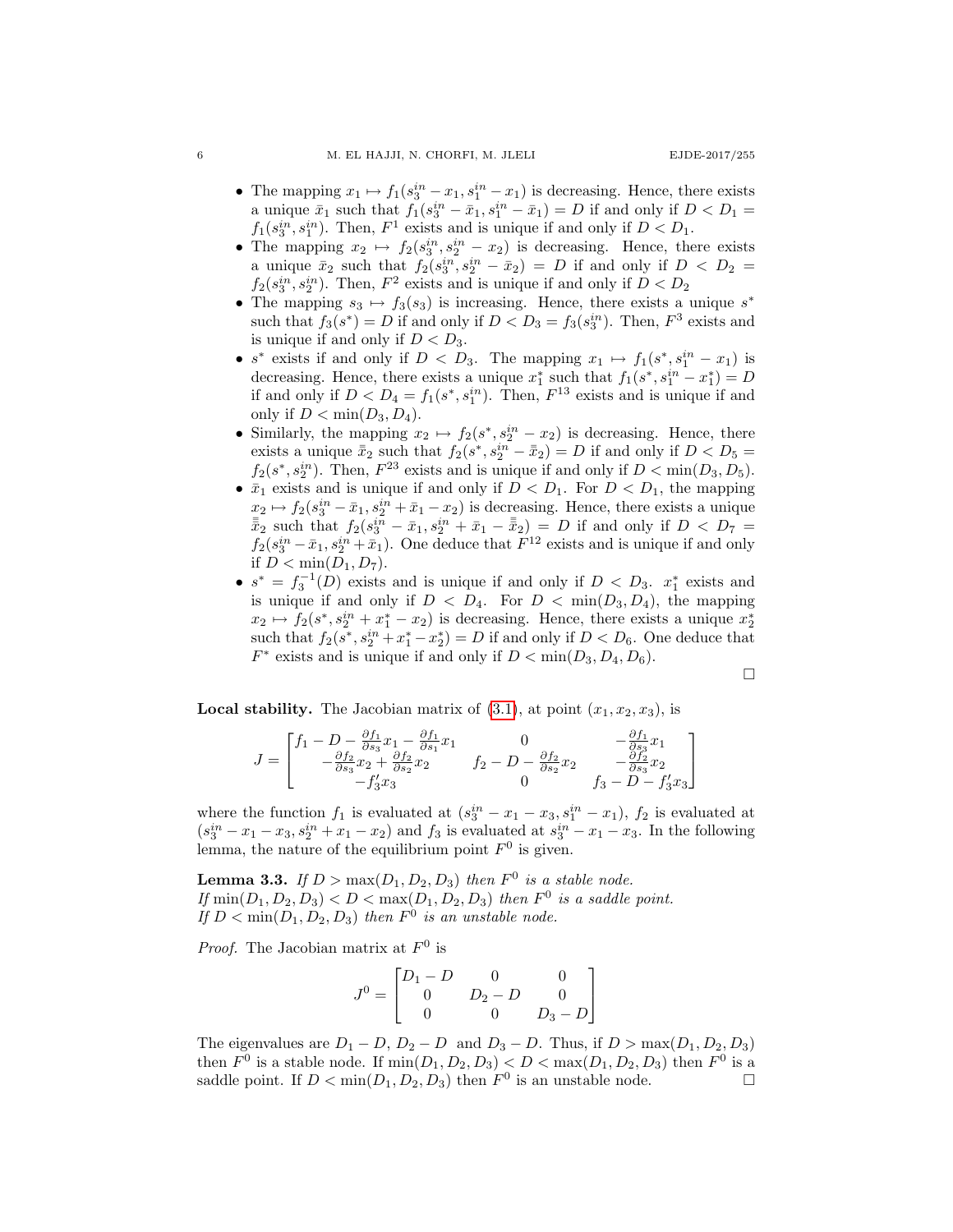In the following lemmas, the nature of the boundary equilibrium points  $F^1$ ,  $F^2$ ,  $F^3$ ,  $F^{12}$ ,  $F^{13}$  and  $F^{23}$  is given.

**Lemma 3.4.**  $F^1$  is a stable node if  $D > \max(D_7, D_8)$ .  $F^1$  is a saddle point if  $D < \max(D_7, D_8)$ .

*Proof.* The Jacobian matrix at  $F^1$  is

$$
J^1 = \begin{bmatrix} -\frac{\partial f_1}{\partial s_3}\bar{x}_1 - \frac{\partial f_1}{\partial s_1}\bar{x}_1 & 0 & -\frac{\partial f_1}{\partial s_3}\bar{x}_1\\ 0 & D_7-D & 0\\ 0 & 0 & D_8-D \end{bmatrix}
$$

where  $f_1$  is evaluated at  $(s_3^{in} - \bar{x}_1, s_3^{in} - \bar{x}_1)$ . The eigenvalues are given by

$$
-\frac{\partial f_1}{\partial s_3}\bar{x}_1 - \frac{\partial f_1}{\partial s_1}\bar{x}_1 < 0, \quad D_7 - D, \quad D_8 - D.
$$

Thus  $F^1$  is a stable node if  $D > \max(D_7, D_8)$ .  $F^1$  is a saddle point if  $D <$  $\max(D_7, D_8).$ 

**Lemma 3.5.**  $F^2$  is a stable node if  $D > \max(D_1, D_3)$ . It is a saddle point if  $D < \max(D_1, D_3)$ .

*Proof.* The Jacobian matrix at  $F^2$  is

$$
J^2 = \begin{bmatrix} D_1 - D & 0 & 0 \\ -\frac{\partial f_2}{\partial s_3} \bar{x}_2 + \frac{\partial f_2}{\partial s_2} \bar{x}_2 & -\frac{\partial f_2}{\partial s_2} \bar{x}_2 & -\frac{\partial f_2}{\partial s_3} \bar{x}_2 \\ 0 & 0 & D_3 - D \end{bmatrix}
$$

where the function  $f_2$  is evaluated at  $(s_3^{in}, s_2^{in} - \bar{x}_2)$ . The eigenvalues are

$$
-\frac{\partial f_2}{\partial s_2}\bar{x}_2 < 0, \quad D_1 - D, \quad D_3 - D.
$$

Thus  $F^2$  is a stable node if  $D > \max(D_1, D_3)$ . It is a saddle point if  $D <$  $\max(D_1, D_3).$ 

**Lemma 3.6.**  $F^3$  is a stable node if  $D > max(D_4, D_5)$ .  $F^3$  is a saddle point if  $D < \max(D_4, D_5)$ .

*Proof.* The Jacobian matrix at  $F^3$  is

$$
J^{3} = \begin{bmatrix} D_{4} - D & 0 & 0 \ 0 & D_{5} - D & 0 \ -f'_{3}(s^{*})(s_{3}^{in} - s^{*}) & 0 & -f'_{3}(s^{*})(s_{3}^{in} - s^{*}) \end{bmatrix}
$$

The eigenvalues are

$$
-f_3'(s^*)(s_3^{in} - s^*) < 0, \quad D_4 - D, \quad D_5 - D.
$$

Thus  $F^3$  is a stable node if  $D > \max(D_4, D_5)$ .  $F^3$  is a saddle point if  $D <$  $\max(D_4, D_5).$ 

**Lemma 3.7.**  $F^{12}$  is a stable node if  $D > D_8$ .  $F^{12}$  is a saddle point if  $D < D_8$ .

*Proof.* The Jacobian matrix at  $F^{12}$  is

$$
J^{12}=\begin{bmatrix} -\frac{\partial f_1}{\partial s_3}\bar{x}_1-\frac{\partial f_1}{\partial s_1}\bar{x}_1&0&-\frac{\partial f_1}{\partial s_3}\bar{x}_1\\ (-\frac{\partial f_2}{\partial s_3}+\frac{\partial f_2}{\partial s_2})\bar{\bar{x}}_2&-\frac{\partial f_2}{\partial s_2}\bar{\bar{x}}_2&-\frac{\partial f_2}{\partial s_3}\bar{\bar{x}}_2\\ 0&0&D_8-D \end{bmatrix},
$$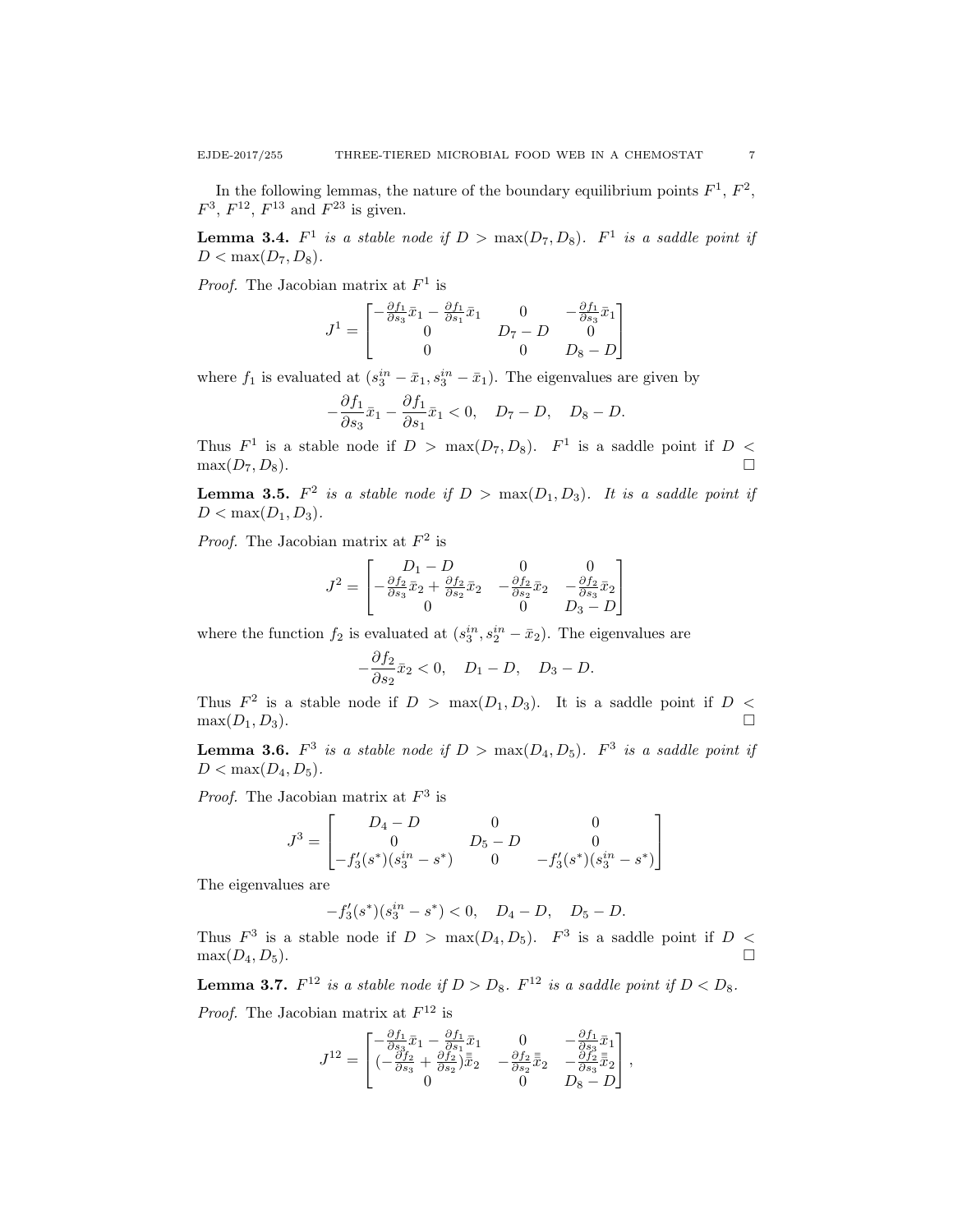where the function  $f_1$  is evaluated at  $(s_3^{in} - \bar{x}_1, s_1^{in} - \bar{x}_1)$ ,  $f_2$  is evaluated at  $(s_3^{in} \bar{x}_1, s_2^{in} + \bar{x}_1 - \bar{\bar{x}}_2$ . Then eigenvalues are  $\lambda_1 = D_8 - D$ ,  $\lambda_2 = -\frac{\partial f_2}{\partial s_2} \bar{\bar{x}}_2 < 0$  and  $\lambda_3 = -(\frac{\partial f_1}{\partial s_3}\bar{x}_1 + \frac{\partial f_1}{\partial s_1}\bar{x}_1) < 0$ . Thus  $F^{12}$  is a stable node if  $D > D_8$ .  $F^{12}$  is a saddle point if  $D^3 < D_8$ .

**Lemma 3.8.**  $F^{13}$  is a stable node if  $D > D_6$ .  $F^{13}$  is a saddle point if  $D < D_6$ .

*Proof.* The Jacobian matrix at  $F^{13}$  is

$$
J^{13} = \begin{bmatrix} -\frac{\partial f_1}{\partial s_3} x_1^* - \frac{\partial f_1}{\partial s_1} x_1^* & 0 & -\frac{\partial f_1}{\partial s_3} x_1^* \\ - (s_3^{in} - s^* - x_1^*) f_3'(s^*) & 0 & - (s_3^{in} - s^* - x_1^*) f_3'(s^*) \\ - (s_3^{in} - s^* - x_1^*) f_3'(s^*) & 0 & -(s_3^{in} - s^* - x_1^*) f_3'(s^*) \end{bmatrix}
$$

where the function  $f_1$  is evaluated at  $(s^*, s_1^{in} - x_1^*)$  and  $f_2$  is evaluated at  $(s^*, s_2^{in} +$  $x_1^*$ ).

The characteristic polynomial is

$$
(D_6 - D - \lambda) \left[ \lambda^2 + \lambda \left( \frac{\partial f_1}{\partial s_3} x_1^* + \frac{\partial f_1}{\partial s_1} x_1^* + (s_3^{in} - s^* - x_1^*) f_3'(s^*) \right) + \frac{\partial f_1}{\partial s_1} f_3'(s^*) (s_3^{in} - s^* - x_1^*) x_1^* \right]
$$

Eigenvalues are then  $\lambda_1 = D_6 - D$  and two other negative eigenvalues (by Routh's Stability Criterion). Thus  $F^{13}$  is a stable node if  $D > D_6$ .  $F^{13}$  is a saddle point if  $D < D_6$ .

**Lemma 3.9.**  $F^{23}$  is a stable node if  $D > D_4$  and it is a saddle point if  $D < D_4$ . *Proof.* The Jacobian matrix at  $F^{23}$  is

$$
J^{23} = \begin{bmatrix} D_4 - D & 0 & 0 \\ -\frac{\partial f_2}{\partial s_3} \bar{\bar{x}}_2 + \frac{\partial f_2}{\partial s_3} \bar{\bar{x}}_2 & -\frac{\partial f_2}{\partial s_2} \bar{\bar{x}}_2 & -\frac{\partial f_2}{\partial s_3} \bar{\bar{x}}_2 \\ -(s_3^{in} - s^*) f_3'(s^*) & 0 & -(s_3^{in} - s^*) f_3'(s^*) \end{bmatrix},
$$

where the function  $f_2$  is evaluated at  $(s^*, s_2^{in} - \bar{x}_2)$ . The eigenvalues are

$$
D_4 - D
$$
,  $-\frac{\partial f_2}{\partial s_2} \bar{x}_2 < 0$ ,  $-(s_3^{in} - s^*) f'_3(s^*) < 0$ .

Thus  $F^{23}$  is a stable node if  $D > D_4$  and it is a saddle point if  $D < D_4$ .

Let us discuss now the local stability of the positive equilibria  $F^* = (x_1^*, x_2^*, x_3^*)$ where  $x_1^* > 0, x_2^* > 0$  and  $x_3^* > 0$ .

**Lemma 3.10.**  $F^*$ , if it exists, is always a stable node.

*Proof.* The Jacobian matrix at  $F^*$  is

$$
J^* = \begin{bmatrix} -\frac{\partial f_1}{\partial s_3} x_1^* - \frac{\partial f_1}{\partial s_1} x_1^* & 0 & -\frac{\partial f_1}{\partial s_3} x_1^* \\ (-\frac{\partial f_2}{\partial s_3} + \frac{\partial f_2}{\partial s_2}) x_2^* & -\frac{\partial f_2}{\partial s_2} x_2^* & -\frac{\partial f_2}{\partial s_3} x_2^* \\ -f_3'(s^*) x_3^* & 0 & -f_3'(s^*) x_3^* \end{bmatrix},
$$

where the function  $f_1$  is evaluated at  $(s^*, s_1^{in} - x_1^*)$  and  $f_2$  is evaluated at  $(s^*, s_2^{in} +$  $x_1^* - x_2^*$ ). The eigenvalues are

$$
-f_3'(s^*)x_3^* < 0, \quad -\frac{\partial f_2}{\partial s_2}x_2^* < 0, \quad -\frac{\partial f_1}{\partial s_3}x_1^* - \frac{\partial f_1}{\partial s_1}x_1^* < 0.
$$

Thus  $F^*$ , if it exists, is always a stable node.

3.2. Summary. Conditions of existence and uniqueness and the nature of equilibrium points are summarized in Table [1.](#page-8-0)

$$
\Box
$$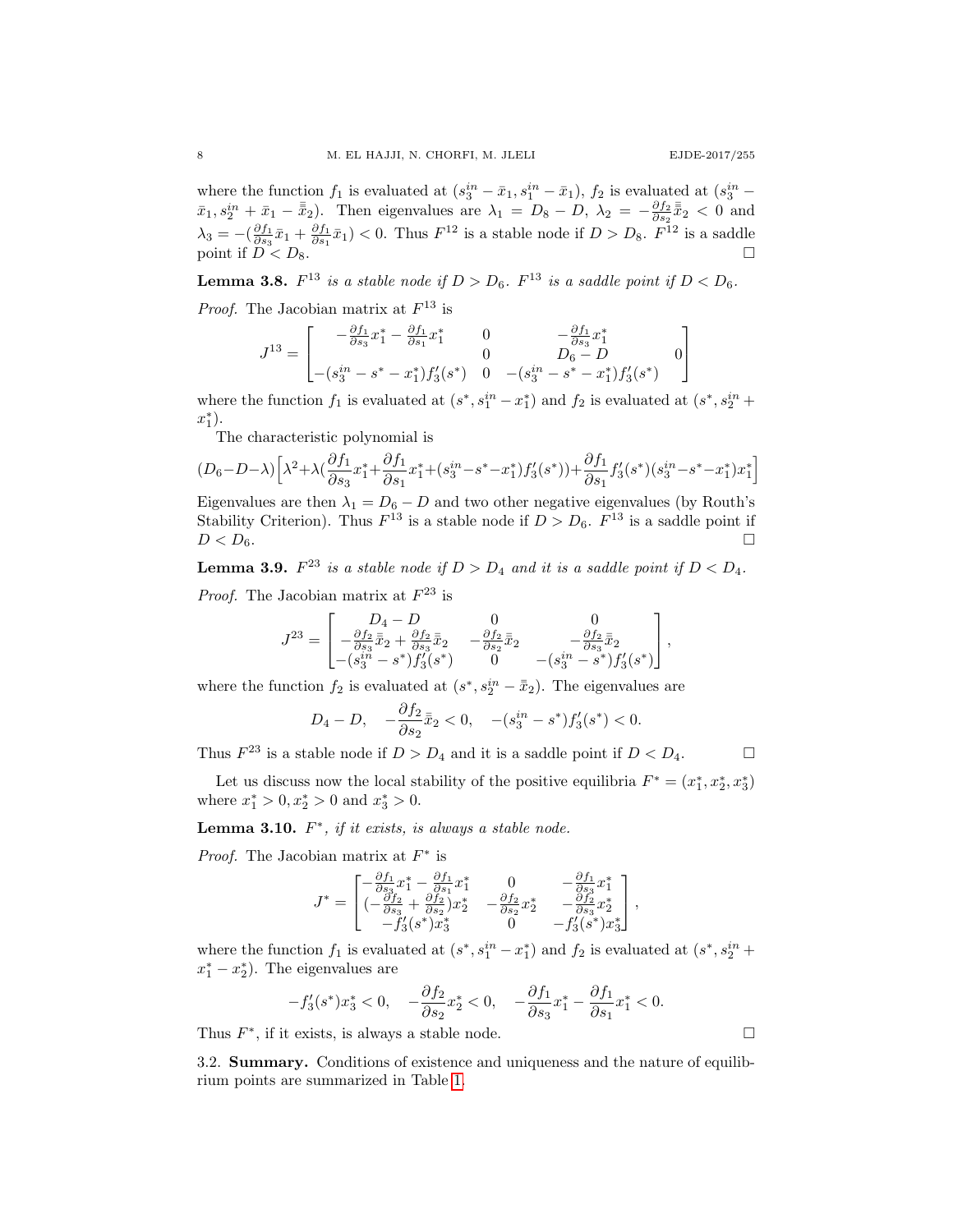| Equil.   | Existence/uniqueness                   | Stable node               | Saddle point                       |  |  |
|----------|----------------------------------------|---------------------------|------------------------------------|--|--|
| $F^0$    | always                                 | $D > \max(D_1, D_2, D_3)$ | $\min(D_i)$<br>$\langle U \rangle$ |  |  |
|          |                                        |                           | $\max(D_i), i = 1, 2, 3$           |  |  |
| $F^1$    | $D < D_1$                              | $D > \max(D_7, D_8)$      | $D < \max(D_7, D_8)$               |  |  |
| $F^2$    | $D < D_2$                              | $D > \max(D_1, D_3)$      | $D < \max(D_1, D_3)$               |  |  |
| $F^3$    | $D < D_3$                              | $D > \max(D_4, D_5)$      | $D < \max(D_4, D_5)$               |  |  |
| $F^{13}$ | $\overline{D}$ < min $(D_3, D_4)$      | $D > D_6$                 | $D < D_6$                          |  |  |
| $F^{23}$ | $D < \min(D_3, D_5)$                   | D > D <sub>4</sub>        | $D < D_4$                          |  |  |
| $F^{12}$ | $D < \min(D_1, D_7)$                   | $D > D_8$                 | $D < D_8$                          |  |  |
| $F^*$    | $\overline{D}$ < min $(D_3, D_4, D_6)$ | always                    |                                    |  |  |

<span id="page-8-0"></span>Table 1. Condition of existence and uniqueness and the nature of equilibrium points.

3.3. Global analysis. In the following, we consider only the case when

(A11)  $D < \min(D_2, D_4, D_8)$ 

This hypothesis guarantees that  $D < \min(D_1, D_2, D_3, D_4, D_5, D_6, D_7, D_8)$  which ensure the existence of  $F^*$ , the only stable node for the system [\(3.1\)](#page-3-3).  $F^1$ ,  $F^2$ ,  $F^3$ ,  $F^{12}$ ,  $F^{13}$  and  $F^{23}$  are saddle points.  $F^0$  is an unstable node.

Remark 3.11. Consider a solution of system  $(2.2)$  belonging to  $\Omega$ . Consider the transformation of the system [\(2.2\)](#page-2-0) through the change of variables  $\eta_i = \ln(x_i)$ ,  $i = 1, 2, 3$ . Then one gets the new system

<span id="page-8-1"></span>
$$
\dot{\eta}_1 = h_1(\eta_1, \eta_2, \eta_3) := f_1(s_3^{in} - e^{\eta_1} - e^{\eta_3}, s_1^{in} - e^{\eta_1}) - D,
$$
  
\n
$$
\dot{\eta}_2 = h_2(\eta_1, \eta_2, \eta_3) := f_2(s_3^{in} - e^{\eta_1} - e^{\eta_3}, s_2^{in} + e^{\eta_1} - e^{\eta_2}) - D,
$$
  
\n
$$
\dot{\eta}_3 = h_3(\eta_1, \eta_2, \eta_3) := f_3(s_3^{in} - e^{\eta_1} - e^{\eta_3}) - D.
$$
\n(3.8)

We have

$$
\frac{\partial h_1}{\partial \eta_1} + \frac{\partial h_2}{\partial \eta_2} + \frac{\partial h_3}{\partial \eta_3} = -\left(\frac{\partial f_1}{\partial s_3}e^{\eta_1} + \frac{\partial f_1}{\partial s_1}e^{\eta_1} + \frac{\partial f_2}{\partial s_2}e^{\eta_2} + f_3' e^{\eta_3}\right) < 0.
$$

From Dulac criterion [\[6\]](#page-11-6), the system [\(3.8\)](#page-8-1) has no invariant sets (including tori) with no-zero volume wholly inside  $\Omega$ . If there is a strange attractor it must be (typically) a fractal set with zero volume. Note that periodic orbits (of zeros volume) are not excluded.

- $\frac{\partial h_1}{\partial \eta_1} + \frac{\partial h_2}{\partial \eta_2} = -\left(\frac{\partial f_1}{\partial s_3}e^{\eta_1} + \frac{\partial f_1}{\partial s_1}e^{\eta_1} + \frac{\partial f_2}{\partial s_2}e^{\eta_2}\right) < 0$ . From Dulac criterion [\[6\]](#page-11-6), then the system [\(2.2\)](#page-2-0) has no periodic trajectory in the plane  $x_1x_2$  ( $x_3 = 0$ ).
- $\frac{\partial h_1}{\partial \eta_1} + \frac{\partial h_3}{\partial \eta_3} = -\left(\frac{\partial f_1}{\partial s_3}e^{\eta_1} + \frac{\partial f_1}{\partial s_1}e^{\eta_1} + f'_3e^{\eta_3}\right) < 0$ . From Dulac criterion [\[6\]](#page-11-6), then the system [\(2.2\)](#page-2-0) has no periodic trajectory in the plane  $x_1x_3$  ( $x_2 = 0$ ).
- $\frac{\partial h_2}{\partial \eta_2} + \frac{\partial h_3}{\partial \eta_3} = -\left(\frac{\partial f_2}{\partial s_2}e^{\eta_2} + f'_3e^{\eta_3}\right) < 0$ . From Dulac criterion [\[6\]](#page-11-6), then the system [\(2.2\)](#page-2-0) has no periodic trajectory in the plane  $x_2x_3$   $(x_1 = 0)$ .

**Theorem 3.12.** For every initial conditions  $x_1(0) > 0, x_2(0) > 0, x_3(0) > 0$  in S, three species coexist i.e.

$$
\lim_{t \to +\infty} x_1(t) > 0, \quad \lim_{t \to +\infty} x_2(t) > 0, \quad \lim_{t \to +\infty} x_3(t) > 0.
$$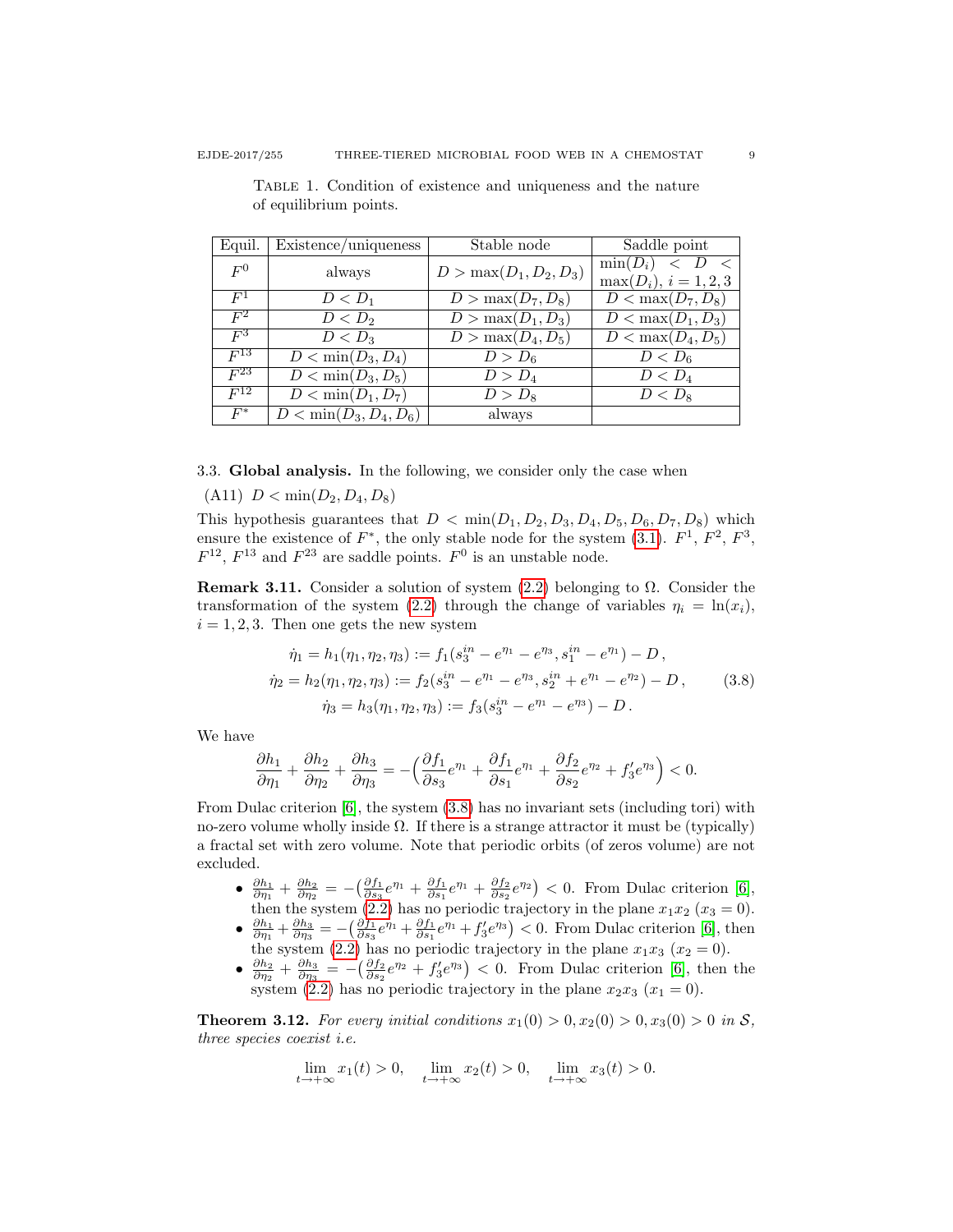*Proof.* Let  $x_1(0) > 0$ ,  $x_2(0) > 0$ ,  $x_3(0) > 0$ , and let  $\omega$  the  $\omega$ -limit set of  $(x_1(0),$  $x_2(0), x_3(0)$  which is compact and invariant such that  $\omega \subset \mathcal{S}$ . Suppose that  $\omega$ contains a point M on the boundary of the positive cone  $\mathbb{R}^3_+$  then:

• As  $F^0$  is an unstable node then  $F^0$  can't be a part of the  $\omega$ -limit set of  $(x_1(0), x_2(0), x_3(0))$ , and thus M can not be  $F^0$ .

• If  $M \in ]\bar{x}_1, s_1^{in}] \times \{0\} \times \{0\}$  (similarly  $M \in \{0\} \times ]\bar{x}_2, s_2^{in}] \times \{0\}$  or  $M \in$  ${0} \times {0} \times |s_3^{in} - s^*, s_3^{in}|$ . As  $\omega$  is invariant then  $\gamma(M) \subset \omega$  and this is impossible because  $\omega$  is bounded and  $\gamma(M) = |\bar{x}_1, +\infty[\times\{0\} \times \{0\}]$  (similarly  $\gamma(M) =$  $\{0\}\times]\bar{x}_2,+\infty[\times\{0\} \text{ or } \gamma(M)=\{0\}\times\{0\}\times]s_3^{in}-s^*,+\infty[).$ 

• If  $M \in ]0, \bar{x}_1[ \times \{0\} \times \{0\} ]$  (similarly  $M \in \{0\} \times ]0, \bar{x}_2[ \times \{0\} ]$  or  $M \in \{0\} \times ]$  ${0\}\times]0, s_3^{in}-s^*[).$   $\omega$  contains  $\gamma(M)=]0, \bar{x}_1[\times\{0\}\times\{0\}$  (similarly  $\gamma(M)=$  ${0} \times ]0, \bar{x}_2[ \times {0} ]$  or  $\gamma(M) = {0} \times {0} \times ]0, s_3^{in} - s^* ]$ . As  $\omega$  is a compact, then it contains the adherence of  $\gamma(M)$ ,  $[0, \bar{x}_1] \times \{0\} \times \{0\}$  (similarly  $\{0\} \times [0, \bar{x}_2] \times \{0\}$  or

 $\{0\} \times \{0\} \times [0, s_3^{in} - s^*]$ ). In particular,  $\omega$  contains  $F^0$  and this is impossible. • If  $M = F^1$  (similarly  $M = F^2$  or  $M = F^3$ ).  $\omega$  is not reduced to  $F^1$  (similarly to  $F^2$  or to  $F^3$ ). By Butler-McGehee theorem,  $\omega$  contains a point P of  $(0, +\infty) \times$  $\{0\} \times \{0\}$  other that  $F^1$  (similarly of  $\{0\} \times (0, +\infty) \times \{0\}$  other that  $F^2$  or  $\{0\} \times$  $\{0\} \times (0, +\infty)$  other that  $F^3$  and this is impossible.

• If  $M \in ]\bar{x}_1,s^{in}_1] \times \{0\} \times ]s^{in}_3 - s^*,s^{in}_3]$  (similarly  $M \in \{0\} \times ]\bar{x}_2,s^{in}_2] \times ]s^{in}_3 - s^*,s^{in}_3]$ or  $M \in ]\bar{x}_1, s_1^{in}] \times [\bar{x}_2, s_2^{in}] \times \{0\}$ . As  $\omega$  is invariant then  $\gamma(M) \subset \omega$  and this is impossible because  $\omega$  is bounded and  $\gamma(M) = ]\bar{x}_1, +\infty[\times\{0\}\times]s_3^{in} - s^*, +\infty[$  (similarly  $\gamma(M) = \{0\} \times [\bar{x}_2, +\infty[\times] s_3^{in} - s^*, +\infty[ \text{ or } \gamma(M) = ]\bar{x}_1, +\infty[\times] \bar{x}_2, +\infty[\times \{0\}).$ 

• If  $M \in ]\bar{x}_1, s_1^{in}] \times \{0\} \times ]0, s_3^{in} - s^*[$  (similarly  $M \in ]0, \bar{x}_1[ \times \{0\} \times ]s_3^{in} - s^*, s_3^{in}]$  or  $M \in \{0\} \times ]\bar{x}_2, s_2^{in}] \times$ 

 $]0, s_3^{in} - s^*[$  or  $M \in \{0\} \times ]0, \bar{x}_2[\times] s_3^{in} - s^*, s_3^{in}]$  or  $M \in ]\bar{x}_1, s_1^{in}] \times ]0, \bar{x}_2[\times \{0\}$  or  $M \in ]0, \bar{x}_1[\times]\bar{x}_2, s_2^{in}] \times \{0\}$ . As  $\omega$  is invariant then  $\gamma(M) \subset \omega$  which is impossible because  $\omega$  is bounded and  $\gamma(M) = ]\bar{x}_1, +\infty[\times\{0\}\times]0, s_3^{in} - s^*$  (similarly  $\gamma(M) =$  $]0, \bar{x}_1[\times \{0\} \times ]s_3^{in} - s^*, +\infty[ \ \ \text{or} \ \ \gamma(M) \ = \ 0 \} \times ]\bar{x}_2, +\infty[\times ]0, s_3^{in} - s^*[ \ \ \text{or} \ \ \gamma(M) \ =$  ${0} \times ]0, \bar{x}_2[ \times ] s_3^{in} - s^*, + \infty[ \text{ or } \gamma(M) = ]\bar{x}_1, + \infty[ \times ]0, \bar{x}_2[ \times \{0\} \text{ or } \gamma(M) =$  $]0,\bar{x}_1[\times]\bar{x}_2,+\infty[\times\{0\}).$ 

• If  $M \in ]0, \bar{x}_1[\times \{0\} \times ]0, s_3^{in} - s^*[$  (similarly  $M \in \{0\} \times ]0, \bar{x}_2[\times ]0, s_3^{in} - s^*[$  or  $M \in ]0, \bar{x}_1[\times]0, \bar{x}_2[\times{0}])$ .  $\omega$  contains  $\gamma(M) = ]0, \bar{x}_1[\times{0} \times ]0, s_3^{in} - s^*[$  (similarly  $\gamma(M) = \{0\} \times ]0, \bar{x}_2[ \times ]0, s_3^{in} - s^*[$  or  $\gamma(M) = ]0, \bar{x}_1[ \times ]0, \bar{x}_2[ \times \{0\}).$  As  $\omega$  is a compact, then it contains the adherence of  $\gamma(M)$ ,  $[0, \bar{x}_1] \times \{0\} \times [0, s_3^{in} - s^*]$  (similarly  $\{0\} \times$  $[0, \bar{x}_2] \times [0, s_3^{in} - s^*]$  or  $[0, \bar{x}_1] \times [0, \bar{x}_2] \times \{0\}$ . In particular,  $\omega$  contains  $F^0$  and this is impossible.

If  $M = F^{13}$  (similarly  $M = F^{23}$  or  $M = F^{12}$ ).  $\omega$  is not reduced to  $F^{13}$  (similarly to  $F^{23}$  or to  $F^{12}$ ). By Butler-McGehee theorem,  $\omega$  contains a point P of  $(0, +\infty) \times$  $\{0\} \times (0, +\infty)$  other that  $F^{13}$  (similarly of  $\{0\} \times (0, +\infty) \times (0, +\infty)$  other that  $F^{23}$ or  $(0, +\infty) \times (0, +\infty) \times \{0\}$  other that  $F^{12}$  and this is impossible.

No points on the boundary of the positive cone  $\mathbb{R}^3_+$  can be inside the  $\omega$ -limit set. System  $(3.1)$  has possible "positive" periodic orbit inside S. Using the Poincaré-Bendixon Theorem [\[6\]](#page-11-6), the solution of system [\(3.1\)](#page-3-3) converge asymptotically either to the unique stable node  $F^*$  or to a "positive" periodic orbit (if it exists) such that

 $\lim_{t \to +\infty} x_1(t) > 0$ ,  $\lim_{t \to +\infty} x_2(t) > 0$ ,  $\lim_{t \to +\infty} x_3(t) > 0$ .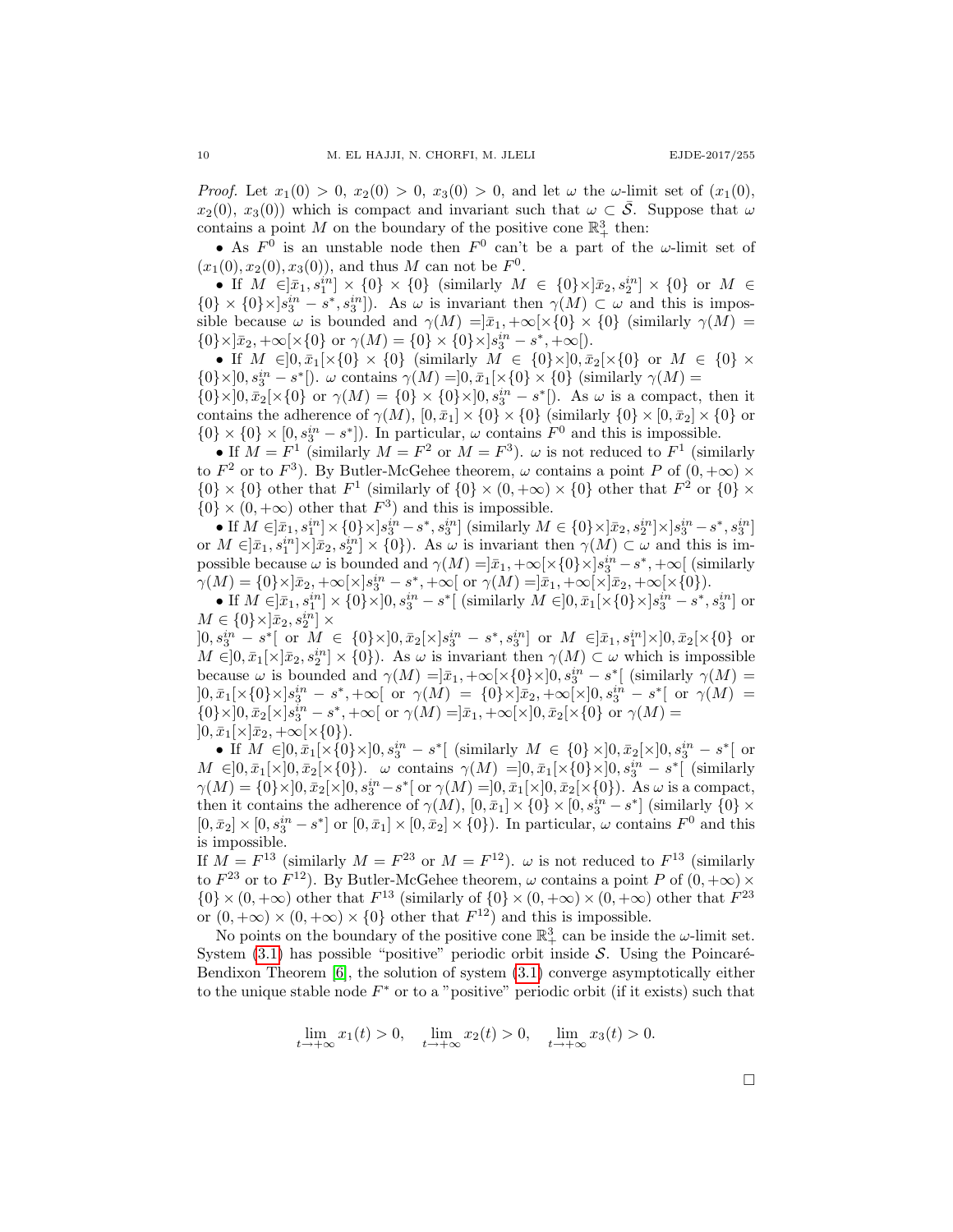# 4. BACK TO  $\mathbb{R}^6_+$

Theorem 4.1. Consider the system [\(2.2\)](#page-2-0) under Assumptions (A6)–(A11). For every initial conditions  $s_1(0) > 0$ ,  $s_2(0) > 0$ ,  $s_3(0) > 0$ ,  $x_1(0) > 0$ ,  $x_2(0) > 0$ ,  $x_3(0) > 0$  in  $\mathbb{R}^6_+$ , three species coexist i.e.

$$
\lim_{t \to +\infty} x_1(t) > 0, \quad \lim_{t \to +\infty} x_2(t) > 0, \quad \lim_{t \to +\infty} x_3(t) > 0.
$$

*Proof.* Let  $(s_1(t), x_1(t), s_2(t), x_2(t), s_3(t), x_3(t))$  be a solution of  $(2.2)$ . From  $(2.3)$ ,  $(2.4)$  and  $(2.5)$  we deduce that

$$
s_1(t) = s_1^{in} - x_1(t) + K_1 e^{-Dt},
$$
  
\n
$$
s_2(t) = s_2^{in} + x_1(t) - x_2(t) + K_3 e^{-Dt},
$$
  
\n
$$
s_3(t) = s_3^{in} - x_1(t) - x_3(t) + K_2 e^{-Dt},
$$
\n(4.1)

where  $K_1 = s_1(0) + x_1(0) - s_1^{in}$ ,  $K_2 = x_1(0) + x_3(0) - s_3^{in}$  and  $K_3 = -s_3^{in} - x_1(0) +$  $x_2(0)$ . Hence  $(x_1(t), x_2(t), x_3(t))$  is a solution of the non-autonomous system of three differential equations:

<span id="page-10-0"></span>
$$
\dot{x}_1 = \left( f_1(s_3^{in} - x_1 - x_3 + K_2 e^{-Dt}, s_1^{in} - x_1 + K_1 e^{-Dt}) - D \right) x_1,
$$
  
\n
$$
\dot{x}_2 = \left( f_2(s_3^{in} - x_1 - x_3 + K_2 e^{-Dt}, s_2^{in} + x_1 - x_2 + K_3 e^{-Dt}) - D \right) x_2,
$$
  
\n
$$
\dot{x}_3 = \left( f_3(s_3^{in} - x_1 - x_3 + K_2 e^{-Dt}) - D \right) x_3.
$$
\n(4.2)

This system is an asymptotically autonomous differential system converging to the autonomous system [\(3.1\)](#page-3-3). Note that  $\Omega$  is an attractor of all trajectories in  $\mathbb{R}^6_+$ and that the phase portrait of the reduced (to  $\Omega$ ) system [\(3.1\)](#page-3-3) contains only one locally stable node, one unstable node, and six saddle points and possible "positive" periodic trajectory. Thus applying Themes's results [\[7\]](#page-11-4) and concluding that the asymptotic behavior of solution of system [\(4.2\)](#page-10-0) is the same as the one of solution of the reduced system  $(3.1)$ . The result is then deduced.

#### 5. Numerical example

In this section we consider growth functions

<span id="page-10-1"></span>
$$
f_1(s_3, s_1) = \frac{m_1 s_1 s_3}{(K_1 + s_1)(L_1 + s_3)}, \quad f_2(s_3, s_2) = \frac{m_2 s_2}{(K_2 + s_2)(L_2 + s_3)},
$$

$$
f_3(s_3) = \frac{m_3 s_3}{L_3 + s_3}.
$$
(5.1)

These functions are currently used in biotechnology where the growth of a species is limited by one or more than one substrates. One can easily check that [\(5.1\)](#page-10-1) satisfy the given Assumptions (A6) to (A10).

Table 2. Parameters for [\(5.1\)](#page-10-1)

| Parameter |                | m <sub>1</sub> | 17      | ∸                    | m <sub>2</sub> | $n_2$          | $L_2$ | m <sub>3</sub>           | $L_3$    | $s_i^{in}$ | $s_{\alpha}^{in}$ | $\alpha$<br>ಲ<br>Ω |
|-----------|----------------|----------------|---------|----------------------|----------------|----------------|-------|--------------------------|----------|------------|-------------------|--------------------|
| value     |                | ച              |         |                      | 1 ດ            |                |       |                          | $\Omega$ |            |                   |                    |
|           |                |                | $\nu_3$ | $\nu_4$              | $\nu_5$        |                | 6'    | $\overline{\phantom{a}}$ |          |            |                   |                    |
|           | 75<br>$\Omega$ | 60<br>36       | 20      | Ţр<br>$\overline{1}$ | ⊥∪             | 16<br>$\Omega$ |       | ΞU                       |          |            |                   |                    |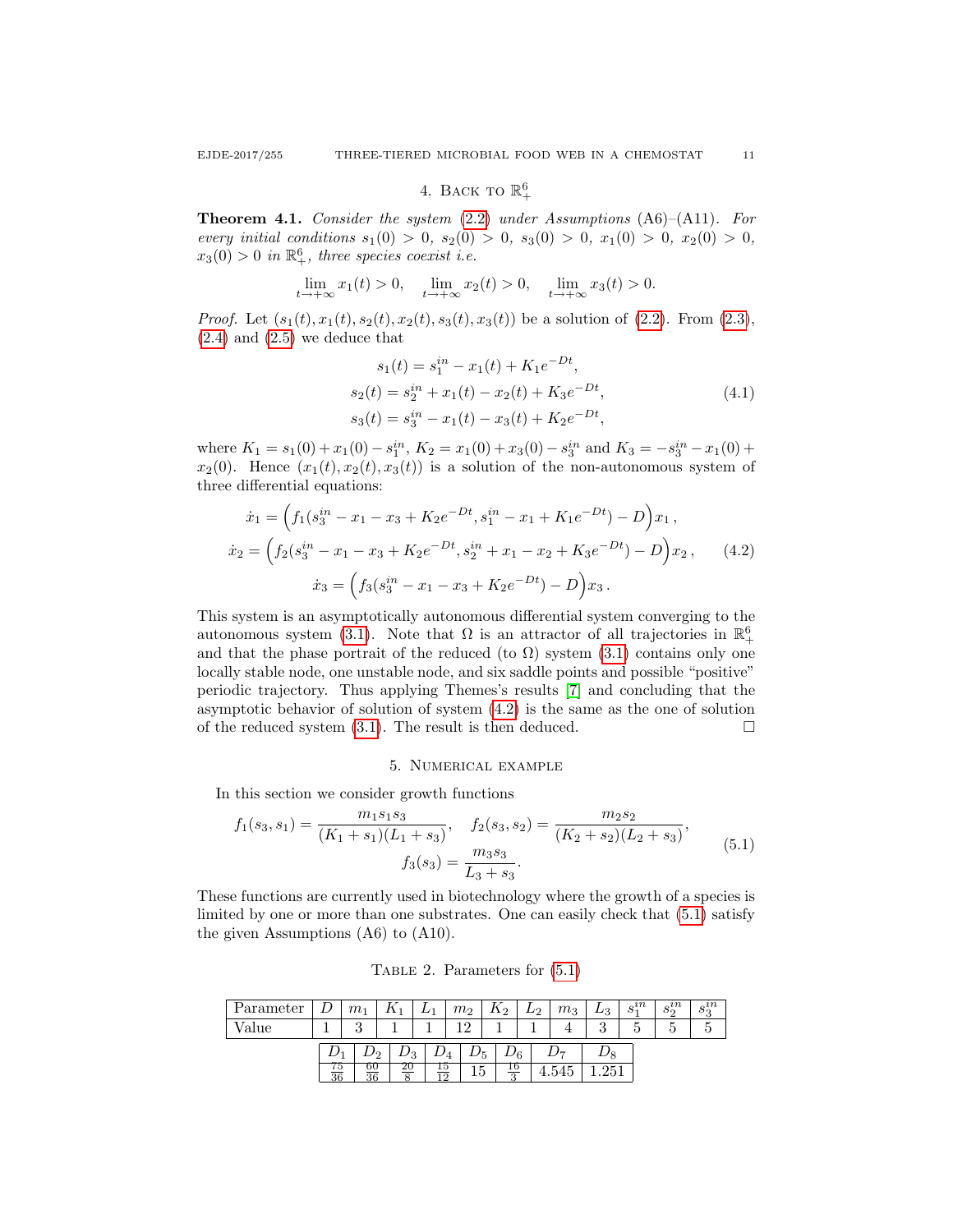Note that  $D = 1 < \min(D_2, D_4, D_8)$ . As it is shown in Figure [1,](#page-1-1) all trajectories inside the whole positive cone  $\mathbb{R}^3_+$  converge to the positive equilibrium point  $(x_1^*, x_2^*, x_3^*) = (3, 7.8, 1)$  corresponding to the persistence of the three bacteria.



FIGURE 2. The  $x_1x_2x_3$  behavior.

Conclusion. A mathematical model involving a three-tiered microbial food web without maintenance was proposed. A detailed qualitative analysis is carried out. The local stability analysis of the equilibria are performed. It is concluded from this study that, under general and natural assumptions of monotonicity on the growth rates, the asymptotic persistence of the three bacteria is guaranteed.

Acknowledgements. The authors would like to extend their sincere appreciation to the Deanship of Scientific Research at King Saud University for its funding of this research through the Research Group Project No RGP-1436-034.

#### **REFERENCES**

- <span id="page-11-0"></span>[1] D. J. Batstone, J. Keller, I. Angelidaki, S. V. Kalyuzhnyi, S. G. Pavlostathis, A. Rozzi, W. T. M. Sanders, H. Siegrist and V. A. Vavilin, Anaerobic Digestion Model No. 1, Tech. Rep. Report No. 13, IWA Publishing, London, UK, (2002).
- <span id="page-11-5"></span>[2] M. El Hajji, J. Harmand, H. Chaker and C. Lobry, Association between competition and *obligate mutualism in a chemostat*, J. Biol. Dynamics,  $3$  (2009), no. 6, 635–647.
- <span id="page-11-2"></span>[3] M. El Hajji, F. Mazenc and J. Harmand, A mathematical study of a syntrophic relationship of a model of anaerobic digestion process, Math. Biosci. Eng. 7 (2010), no. 3, 641–656.
- <span id="page-11-3"></span>[4] T. Sari, M. El Hajji and J. Harmand, The mathematical analysis of a syntrophic relationship between two microbial species in a chemostat, Math. Biosci. Eng. 9 (2012), no. 1, 627–645.
- <span id="page-11-1"></span>[5] T. Sari, and M.J. Wade, Generalised approach to modelling a three-tiered microbial food-web, Math. Biosci. 291 (2017), 21–37.
- <span id="page-11-6"></span>[6] H.L. Smith and P. Waltman, The theory of the chemostat, Dynamics of microbial competition, Cambridge Studies in Mathematical Biology, Cambridge University Press, 1995.
- <span id="page-11-4"></span>[7] H.R. Thieme, Convergence results and a Poincaré-Bendixson trichotomy for asymptotically autonomous differential equations, J. Math. Biol. 30 (1992), no. 7, 755–763.